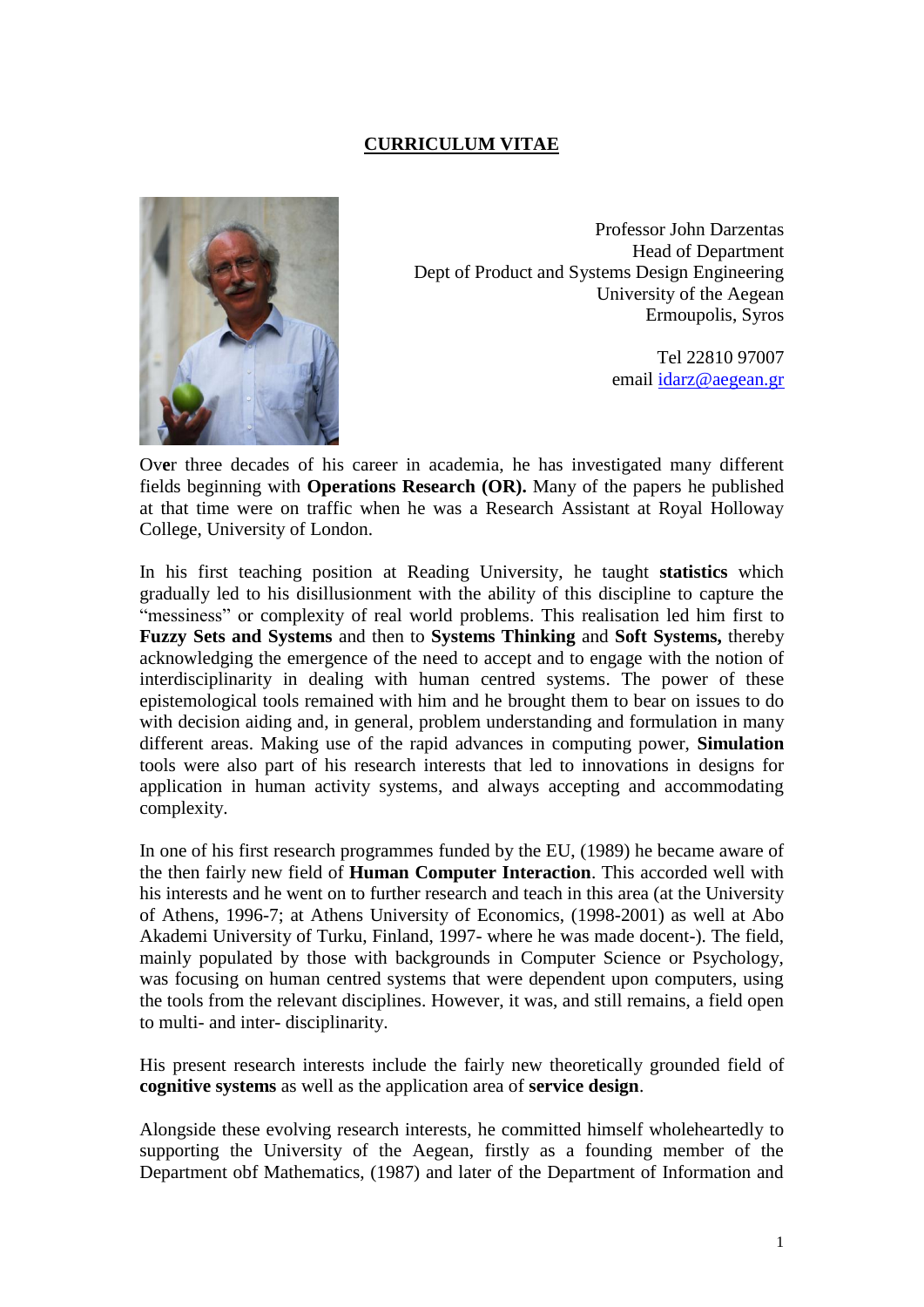Communication Systems (1994) (where he also served as first Head of Department) and finally, conceiving a School of Design and establishing the Department of Product and Systems Design Engineering in 2000. This being the first Greek state funded University design department, the model followed was that of a multidisciplinary school, where students would acquire a predominantly theoretical grounding so that they would be able to apply their knowledge and skills to a wide variety of environments where design is called for. The curriculum ranges from 'hard' science courses to 'soft' art and design, but behind it all lies the philosophy of systems thinking, that the whole (holon) is greater than the sum of the parts. This way of thinking brings a great difference to the activity of Design.

## **EDUCATION**

#### **Undergraduate studies**

1975 BSc in Mathematics, University of Athens 1975.

## **Postgraduate studies**

1977 MSc in Operational Research, University of Sussex, U.K.

Title of Master's Thesis: ―*Operational Research in Library Decision Making"*

1981 PhD in Operational Research, University of London, U.K. Title of PhD Thesis *"Aspects of Decision Making by Drivers entering priority traffic streams: causes and effects"*

## **WORK EXPERIENCE - ACADEMIC POSITIONS**

| <b>University of the Aegean</b>       | Professor, Head of Dept., Dept of Product and Systems  |
|---------------------------------------|--------------------------------------------------------|
| $2000$ – present                      | Design Engineering, Founding member,                   |
|                                       | <b>Director of the Postgraduate courses</b>            |
| University of the Aegean              | Professor, Head of Dept., Dept of Information and      |
| $1998 - 1999$                         | Communication Systems, Founding member                 |
| <b>University of the Aegean</b>       | Professor, Dept. of Mathematics, Founding member       |
| $1994 - 2000$                         | <b>Director</b> of the Research Laboratory of Samos    |
| Abo Akademi University,               | Visiting Professor (Docent). Institute of Advanced     |
| <b>Turku Finland</b> 1997 – to date   | <b>Management Systems Research</b>                     |
| <b>University of Athens</b>           | Visiting Professor, Dept. of Economic Sciences         |
| $1998 - 2001$                         |                                                        |
| <b>Athens University of Economics</b> | Visiting Professor, Dept. of Informatics and Business  |
| $1996 - 1997$                         |                                                        |
| <b>University of the Aegean</b>       | <b>Associate Professor</b> , Dept. of Mathematics      |
| $1989 - 1994$                         | <b>Director</b> of the Research Laboratory of Samos    |
| <b>University of Thessaly</b>         | <b>Visiting Associate Professor</b>                    |
| $1989 - 1990$                         | Department of Planning and Regional Development        |
| <b>University of the Aegean</b>       | Associate Professor, Depts. of Business Administration |
| $1987 - 1989$                         | and of Mathematics                                     |
| <b>University of the South Bank</b>   | Senior Lecturer / Principal Lecturer, Dept. of         |
| $1984 - 1987$                         | Mathematical Sciences and Computing                    |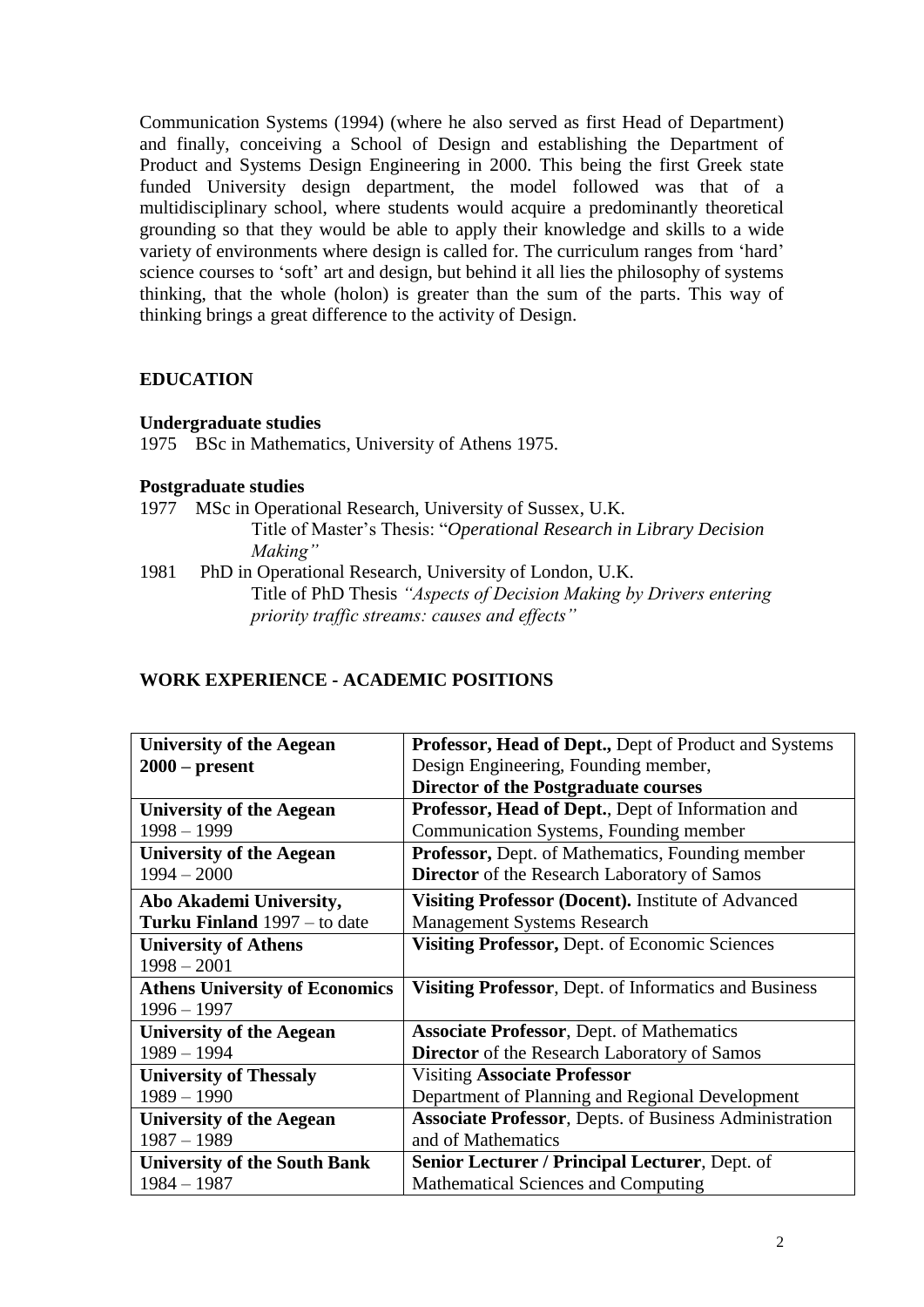| <b>University of Reading</b><br>$1982 - 1984$ | <b>Lecturer</b> , Dept. of Applied Statistics.         |
|-----------------------------------------------|--------------------------------------------------------|
| <b>University of London</b>                   | <b>Research Assistant, Dept. of Mathematics, Royal</b> |
| $1979 - 1982$                                 | Holloway College.                                      |

# **ACADEMIC ACTIVITIES**

#### **Memberships and Affiliations**

At various times in my career, depending on the changes of focus of my work, I have been a member of a number of professional societies relevant to my research interests at the time. including the IEEE; the British Operational Research Society: Fellow of the Statistical Society; the Greek O.R. Society; the Greek Computer Society; Greek Society for Artificial Intelligence; European Working Group on Decision Support Systems (EURO EWG6), etc. and was Greek national representative to IFIP TC-13 (HCI),

## **Editorial Boards**

On the **editorial board** of the Journal of Decision Systems, the on-line Journal of Universal Computer Science (JUCS), the Journal of Applied Systems Studies (JASS), the Operational Research an International Journal (ORIJ), eMinds, etc.

**Reviewer** for a number of journals including the Journal of Fuzzy Sets and Systems, Journal of the Operational Research Society, Computers and Operational Research, etc.

#### **International research collaborations**

Recent and ongoing collaborations with Universities and Research institutes include: University of Napoli, Italy; Open University , UK; Loughborough University, U.K.; University of Valencia, Spain; University of the Basque Country, Spain; Waterford Institute of Technology, Ireland;, Abo Akademi, Finland; Fraunhofer Institute for Applied Information Technology, St Augustin,Germany, BTExact, UK, Katholic University of Louvain, Belgium, Drexel University, USA; TSSG, Waterford Institute of Technology, Ireland; Trinity College, Dublin, Ireland, etc.

#### **RESEARCH INTERESTS**

They are wide ranging and include:

Human Computer Interaction (HCI), Interaction Design, Decision Support Systems, Systems Thinking, Fuzzy Sets and Reasoning with Uncertainty, Simulation, Design of Information Systems, Design for All, Design Theory, Design Methods and Methodologies, Cognitive Systems, Service Design.

#### **ACADEMIC – CONFERENCE AND OTHER ACTIVITIES**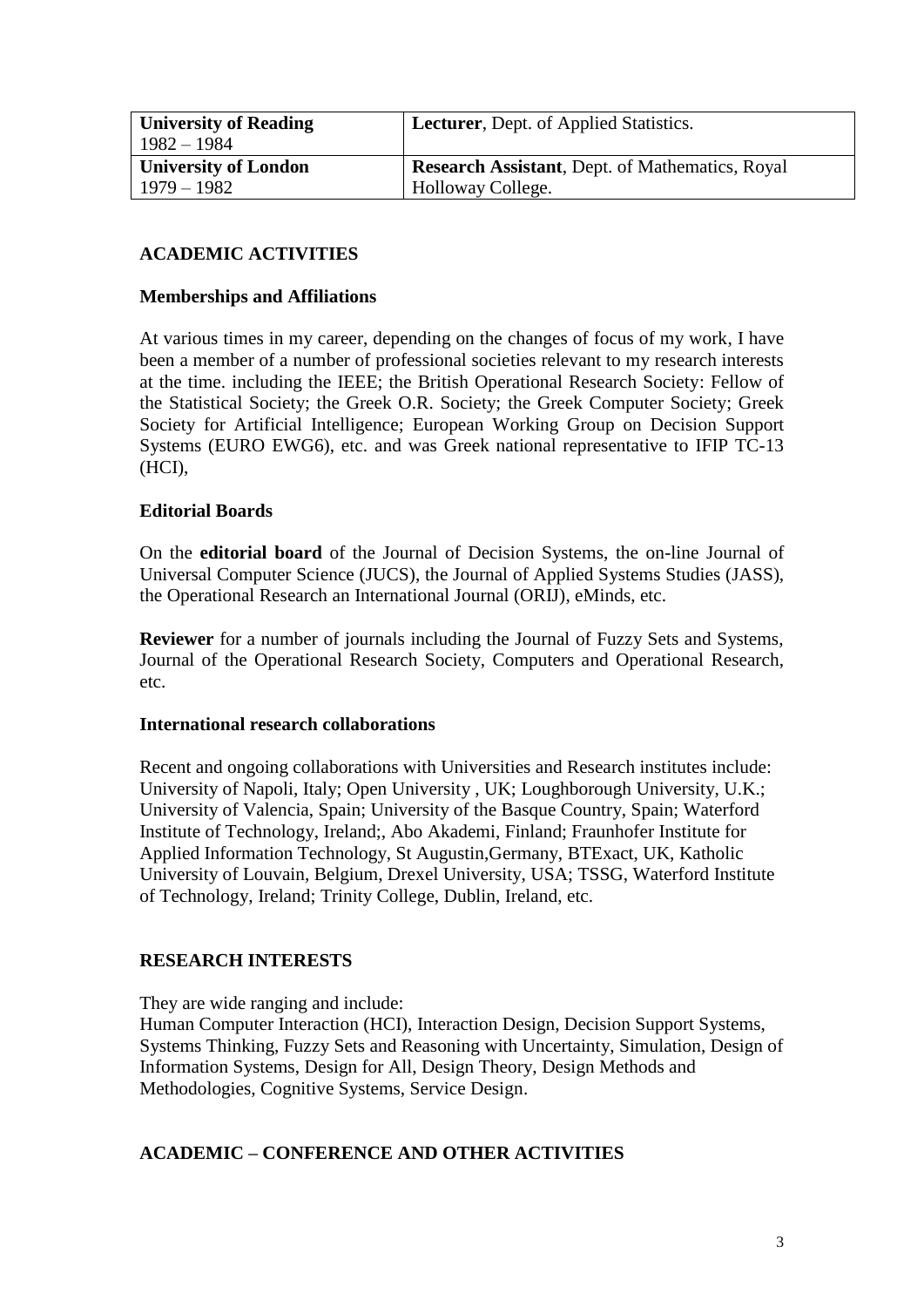He has been the Chair of a number of Conferences and Workshops, such as the  $12<sup>th</sup>$ National Conference of Operational Research, 6<sup>th</sup> Workshop of EURO Working Group on Decision Support Systems, Samos Workshop on Task Based Explanation, Aegean Seminar, 5<sup>th</sup> Hellenic Conference on Artificial Intelligence, etc. Also he has been a member of scientific Committees of a large number of Conferences and workshops.

He has supervised a fair number of PhD Theses on themes and issues which range **from** Traffic/Simulation, Computer Security, Decision Support Systems, Middleware, Human Computer Interaction, Cross Media Technologies, **to** Interaction Design, Web Design, Accessibility, Design of Interactive Autonomous Systems, Cognitive Models, Ambient Intelligence, etc.

# **RESEARCH PROJECTS**

Project manager and site leader in many European-wide EU funded projects, as well as nationally funded projects:

## **EU funded**

- 1. Research funded by the Transport and Road Research Laboratory, Department of the Environment, UK on the Simulation of Traffic and Driver Behaviour, Sept. 79 - Sept. 82.
- 2. User Requirements Analysis of High Technology in Education, Jan. 89 Aug. 89, part of the STARTUP - COMNET project (COMNET project 7030) funded by **DELTA**.
- 3. Interactive Dialogues for Explanation and Learning, (IDEAL Basic Research Action, 3160) Oct. 89-Sept. 92, funded by **ESPRIT**.
- 4. Rural Area Delivery of Information and Organisation, (RADIO, Project no 02001), subcontractors to INTRASOFT, funded by **ORA**.
- 5. Network Security Protection SECURENET (RACE R2057) Sept. 91 Sept. 92 funded by **RACE**.
- 6. Assaying Means of Design Expressions for Users and Systems (AMODEUS 2), (Basic Research Action 7040) July 92 - July 95 funded by **ESPRIT**.
- 7. An Intelligent System for Preventing and Detecting Attacks in Open Networks (SECURENET II, RACE), Jan. 94 - Jan 96., funded by **RACE**.
- 8. Integration of High Performance Services for Interactive Vocational Training (RENAISSANCE), funded by **ACTS**, Oct. 1995 - Feb. 1998.
- 9. Industrial Prototype for an Intelligent Intrusion Prevention and Detection System for Open Networks (SECURENET), funded by **VALUE**, Jan. 1996 - July 1996.
- 10. Generic Architecture for Information Availability (GAIA) funded by **ACTS**, July 1996- Dec. 1998
- 11. Getting Education Systems Talking across Leading-Edge Technologies (GESTALT), funded by **ACTS**, Sept.98 – Aug. 2000.
- 12. Learning Centre Manager Qualification (LeCMaQ), funded by **LEONARDO,** , Jan. 99–2000
- 13. Gateway for User Access to Remote Distributed Information and Network Services (GUARDIANS), funded by **IST**, July 2000 – July 2002.
- 14. Incorporating Requirements of People with Special Needs (IRIS), funded by **IST**, Jan 2001 – June 2003.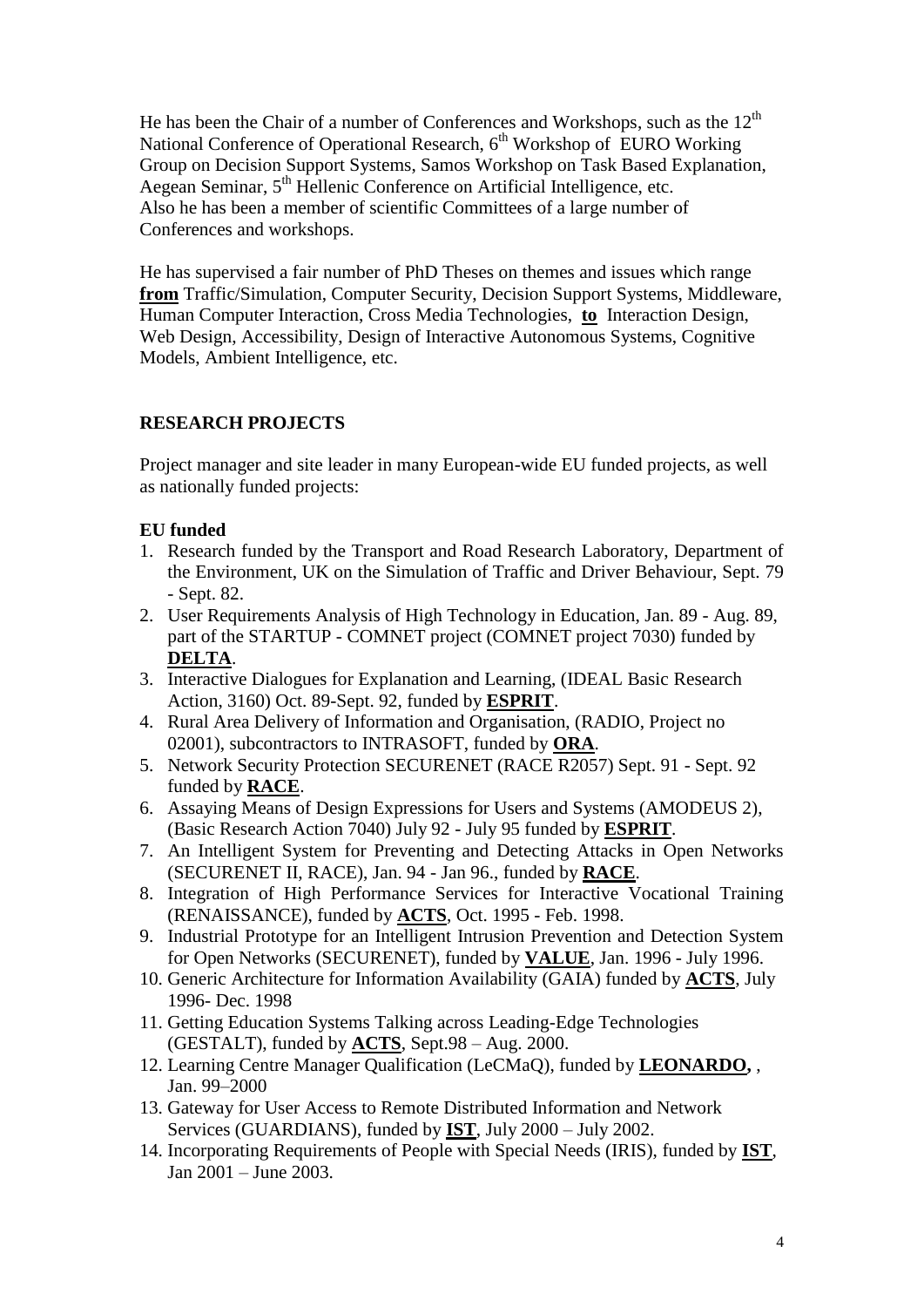- 15. Inclusive Design Curriculum Network (IDCnet), Thematic Network **IST**-2001- 38786, August 2002 – June 2003.
- 16. Benchmarking Tools for The Web (BenToWeb) funded by **IST** Sept. 2004 Aug. 2007.
- 17. e Accessibility Network (eAccess+) funded by **ICTPSP** FP7, Sept 2010-August 2013

## **Industry led Projects with EU funding (a selection of)**

- 1. F-JEWEL, Functional Jewellery That Adds Aesthetics And Durability To Quality-Of-Life Enhancing Medical Appliances. Eureka EU. 2006
- 2. RIGHTFIT, Making Garments That Fit Consumers' Needs And Wants. Eureka EU. 2005
- 3. EQUAL ΝΕΩΡΙΟΝ ΙΙ Promoting the competitiveness and the safeguarding of labour force of shipyards. Partially funded by the European Union 2002-2004

## **Nationally funded: (Britain Greece) (a selection of)**

- 1. Project funded by the Greek Ministry of the Aegean, for Development of Simulation Models and Applications of Decision Support Systems in Commercial Shipping. Oct. 87 - 90.
- 2. Project funded by the National Organisation of Medicine, on development and applications of information systems and diagnostic expert systems, in Primary Health Care in Aegean Island Regions. Sept. 89 - Sept. 91.
- 3. Project funded by the Greek Ministry of Industry, Research and Technology, for the development of Task Based Intelligent Tutoring Systems for use in Higher Education Establishments, Jan 91 - Jan. 92, in collaboration with G.I.S. Ltd.
- 4. Tele-administration in the eastern Macedonia, Thrace, and Northern Aegean Islands, funded by the Ministry of Research and Technology (**ΕΠΕΤ ΙΙ)**, Dec. 1995 - June 1998.
- 5. Use of Telematics in the Development of the less favoured Aegean Islands, funded by the Research Unit of the University of the Aegean, 1996.
- 6. Conceptual Model Design of Information Systems for the Archives of the National Mortgage Bank, funded by Technognosi Ltd, Jan. 95 – Dec 96.
- 7. AEGEAN-NET, Aegean Archipelago Multimedia Integrated Network, funded by the Ministry of Education and EU **(EPEAEK)**, Nov. 96 – Dec.99.
- 8. Networks of Experts / Ikaros. Safety Reliability and Quality in Information and Telecommunication Technologies (1996-). Project Funded By the General Secretary of Research and Technology.
- 9. Establishment and Operation of the Department of Information and Communication Systems at the University of the Aegean **(EPEAEK)**, (1997-).
- 10. ODYSSEAS, Design and Implementation of Secondary Education Integrated Network Support in the Aegean Archipelago, (based on the Aegean-net), funded by the Ministry of Education and EU **(EPEAEK)**, Jan. 98 – Dec. 99
- 11. Interlinkage of Undergraduate and Postgraduate Studies in the Area of Information Systems, funded by the Ministry of Education and EU **(EPEAEK)**, Aug.98 – Dec 99.
- 12. Study of Possible Exploitations of the Property and Infrustructure of the University of the Aegean, funded by the Ministry of Education and EU **(EPEAEK)**, Aug.98 – Dec 99.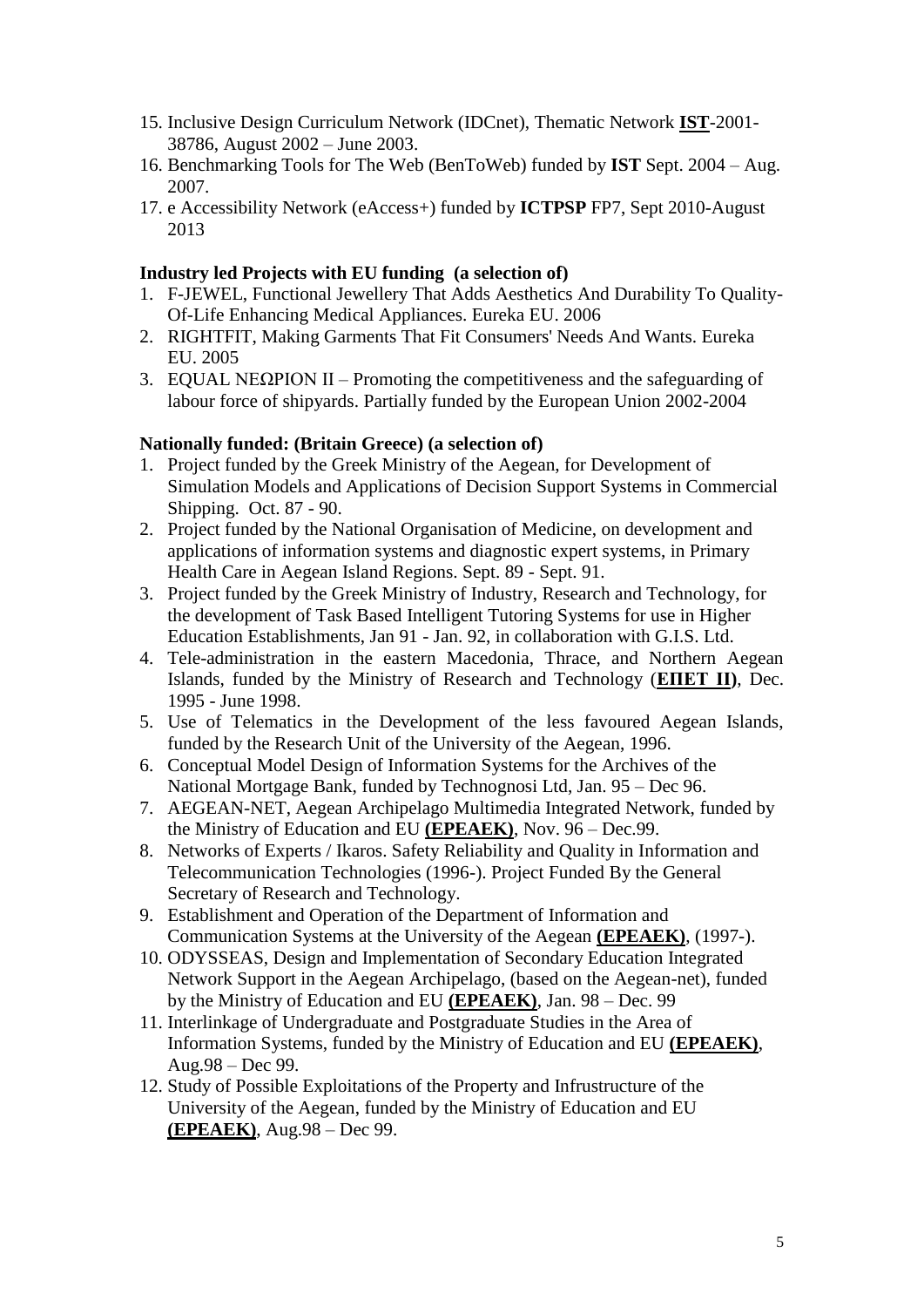- 13. Support Services for the Implementation and Function of the Network of the Aegean Archipelago (ASKOI TOU AIOLOU), funded by the Operational Programme of Education and Initial Training, (June 1998 – Dec 2000).
- 14. Establishment and Operation of the Department of Product and Systems Design at the University of the Aegean, **(EPEAEK)**, (1998).
- 15. Design and Development of the Panhellenic schools network (EDU-Net), funded by the Operational Programme of Education and Initial Training (1999).
- 16. Analysis and study of Network Services of Secondary Education, (EDUnet), funded by the Operational Programme of Education and Initial Training (1999).

Also involved in other projects funded by EU programmes such as AIM, INFOSEC, CEN, VALUE, LIBRARY, as well as in ERASMUS programmes, and a number of Greek projects, networks of excellence on Information Systems Security and EDI.

## **DEVELOPMENT OF NEW COURSES, UNDERGRADUATE AND POSTGRADUATE, AND NEW DEPARTMENTS**

- 1. University of the Southbank 1986 MSc in Knowledge Based Systems
- 2. University of the Aegean 1987 Founding member of Mathematics Dept Samos
- 3. University of the Aegean 1994 Founding member of Information and Communications Dept Samos
- 4. University of the Aegean, 1999-Founder of Dept of Product and Systems Design Engineering
- 5. University of the Aegean, Dept of Product and Systems Design Engineering
	- a. 2003 MSc in Design of Interactive and Industrial Products and Systems
	- b. 2007 MSc in Holistic Therapeutic Systems- Classical Homeopathy
- 6. Cyprus University of Technology, 2006-today member of the Advisory Committee for Department of Multimedia and Graphic Arts. Also involved in the Curriculum Development of that Department.

# **CITATIONS**

Over 350 citations have been counted, many of which pertain to publications from 1980's & 90's that are being referred and used by scholars post 2007.

## **PUBLICATIONS**

## **Journal Publications**

- 1. DARZENTAS, J. MCDOWELL, M.R.C., COOPER, D.F. (1980) Minimum Acceptable Gaps and Conflict Involvement in a Simple Crossing Manoeuvre. Traffic Engineering and Control, 21, (2), pp.58-61.
- 2. DARZENTAS, J., HOLMS, V., McDOWELL, M.R.C. (1980) Driver Behaviour at a T- Junction in Daylight and Darkness. Traffic Engineering and Control, 21, (4), pp. 186-189.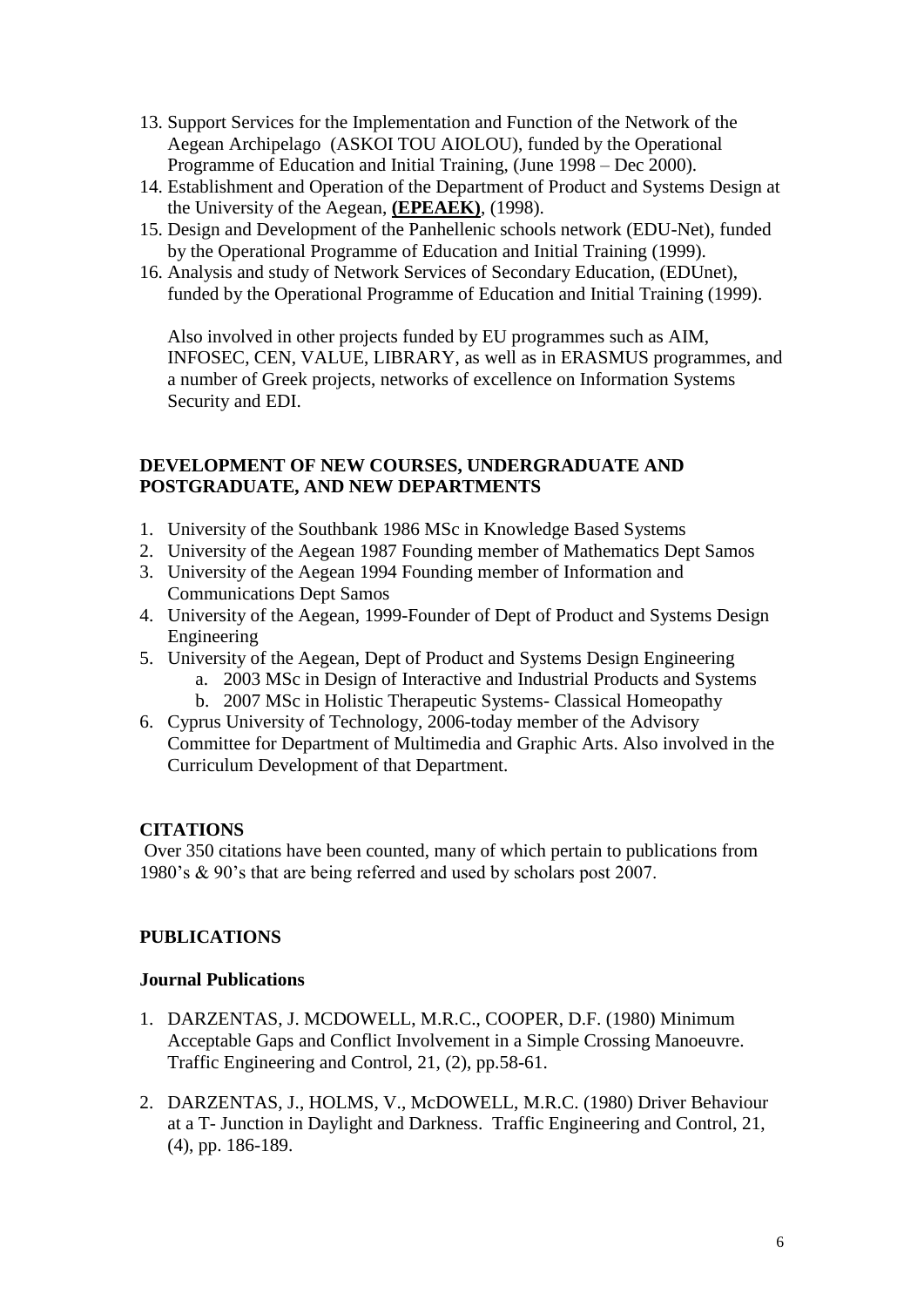- 3. DARZENTAS, J., COOPER, D.F., STORR, P.A., McDOWELL, M.R.C. (1980) Simulation of Road Traffic Conflicts at T-Junctions. Simulation, 34, (5), pp. 155- 164,.
- 4. OVUWORIE, G.C., DARZENTAS, J., McDOWELL, M.R.C. (1980) Free Movers Followers and Others: a Reconsideration of Headway Distributions. Traffic Engineering and Control, 21, (8 & 9), pp. 425-428.
- 5. DARZENTAS, J., McDOWELL, M.R.C. (1981) Driver Behaviour at unlit Non-Urban T- Junctions in Daylight and Darkness. Journal of Operational Research Society, 32, pp. 721-727.
- 6. CHRISSIKOPOULOS, V., DARZENTAS, J., McDOWELL, M.R.C. (1982) Aspects of Headway distributions and Platooning on Major Roads. Traffic Engineering and Control, 23, (5), pp. 268-271.
- 7. McDOWELL, M.R.C. WENNELL, J. STORR, P.A. DARZENTAS, J. (1983) Gap Acceptance and Traffic Conflict Simulation as a Measure of Risk. TRRL SR 776, Transport and Road Research Laboratory, Crowthorne, Berkshire, England, 1983.
- 8. CHRISSIKOPOULOS, V., DARZENTAS, J., McDOWELL, M.R.C. (1983) Deceleration of Major Road Vehicles Approaching a T-Junction. Traffic Engng. and Control, 24, (9), pp. 433-436.
- 9. DARZENTAS, J., BAIRAKTARIS, P. (1986) On the Set Partitioning Type Formulation for the Discrete Location Problem. Computers and Operations Research, 13, pp. 671-679.
- 10. J. DARZENTAS, (1987) A Discrete Location Model With Fuzzy Accessibility Measures. Fuzzy Sets and Systems, 23, pp. 149-154.
- 11. PAPOULIAS, D. B., DARZENTAS, J. (1990) OR in Greece: Myth and Reality. European Journal of Operational Research, 49, pp. 289 - 294.
- 12. DARZENTAS, J., SPYROU, T.(1993) Information Systems for Primary Health Care: the Case of the Aegean Islands, European Journal of Information Systems, Vol. 2, No. 2, pp.177 - 127.
- 13. DARZENTAS, J. (1993) Knowledge Systems for Island Problems: Using Systems Thinking and Knowledge Formalisms for Eliciting and Representing Task Knowledge. in Systems Practice, Vol. 6, No. 5, pp. 541 - 548.
- 14. DARZENTAS, J., DARZENTAS, J.S., SPYROU, T. (1995) DDAS: a Designers' Decision Aiding System. Journal of Decision Systems, Vol 4, no 1, pp. 9 - 22.
- 15. DARZENTAS, J., SPYROU, T. (1996) Ferry Traffic in the Aegean Islands: A Simulation Study, Journal of Operational Research Society. Vol.47, no. 2 pp. 203- 212.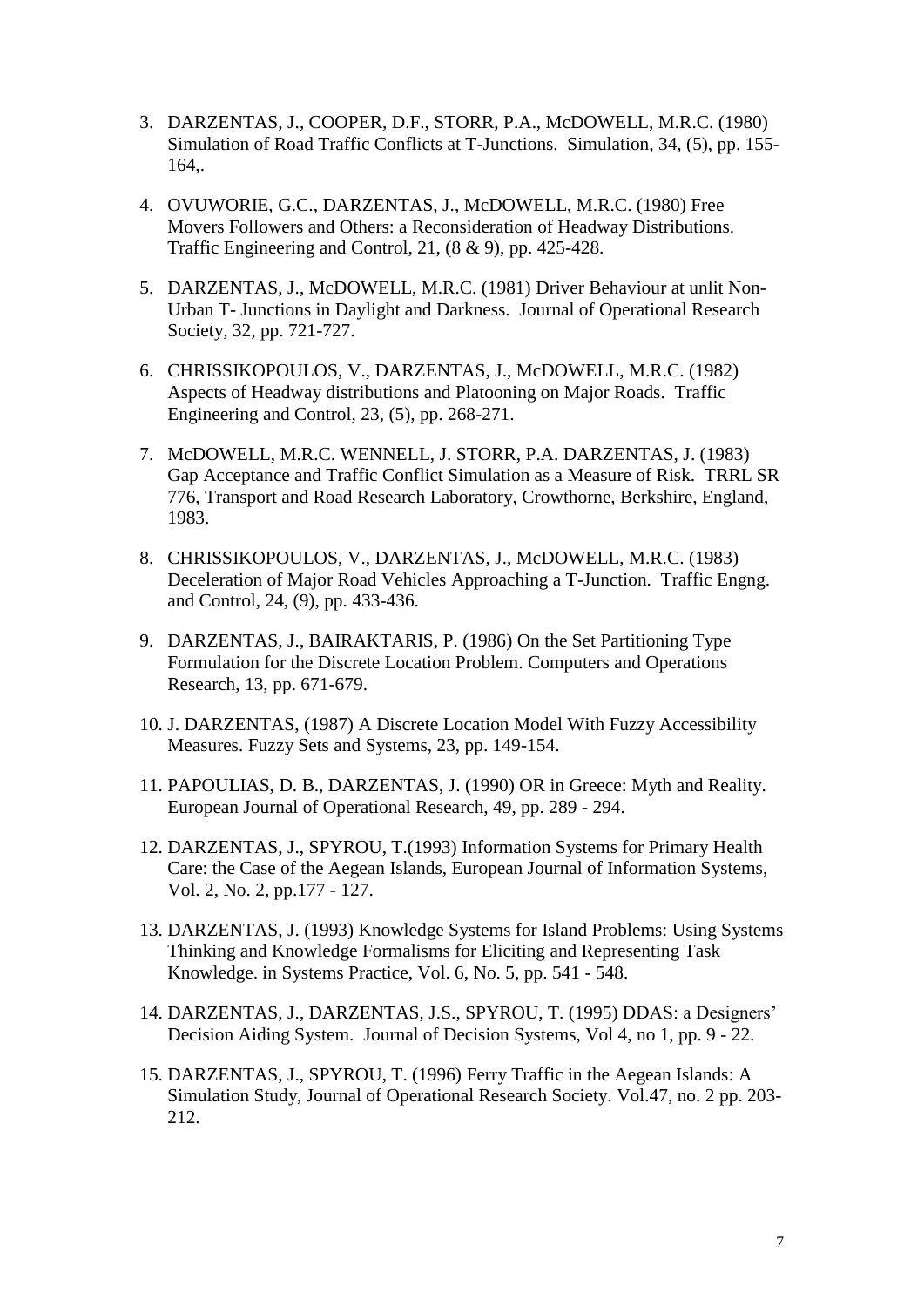- 16. KATSIKAS, S., SPYROU, T., GRITZALIS, D., DARZENTAS, J. (1996) A Model for Network Behaviour under Viral Attack, Computers and Communications Journal, Vol. 19, pp124-132.
- 17. DARZENTAS, J., DARZENTAS, J.S., SPYROU, T. (1997) Choosing Appropriate Tools by Means of Intelligent Decision Support. Journal of Decision Systems, Vol. 6, pp 45 - 62.
- 18. DARZENTAS, J. TSAGARIS, CH. (2000)Application of a Modified OWA Operator to a Designer Decision Support System (DDAS), International Journal of General Systems, Vol. 29,no.1, pp. 103-121 *(This is a revised version the paper that appeared in the Proceedings of the 3rd International FLINS Workshop, Sept. 1998).*
- 19. KONSTANTOPOULOS, M., DARZENTAS, J.S., KOUTSABASIS, P., SPYROU, T., DARZENTAS, J. (2001) Towards Integration of Learning Objects Metadata and Learner Profiles Design: Lessons from GESTALT. Journal of Interactive Learning Environments. Vol. 1, pp.1-24.
- 20. KONSTANTOPOULOS, M., SPYROU, T., DARZENTAS, J. (2001) The Need for Academic Middleware to Support Advanced Learning Services. Computer Networks Journal. Vol. 37/6, 2001, pp.771-779.
- 21. KONSTANTOPOULOS, M., SPYROU, T., KOUTSABASIS, P., DARZENTAS, J.S., LAMBRINOUDAKIS, C., DARZENTAS, J. (2001) The Role of Directory Services in Online Education Delivery: The Gestalt Example. Journal of Continuing Engineering Education and Lifelong Learning (IJCEELLL). Vol.11, no 1 / 2, 5-24.
- 22. LAMBRINOUDAKIS, C., MAISTROS, G., BOFILIOS, D. AND DARZENTAS, J. (2003), An architecture for an intelligent support system for design validation and manufacturing of aerospace components. International Transactions in Operational Research, 10:351–363.
- 23. KARACAPILIDIS, N., VOUROS, G. AND DARZENTAS, J. (2003), Applying intelligent agents technology in a collaborative work environment. International Transactions in Operational Research, 10:13–31.
- 24. ARNELLOS, A., LEKKAS, D., SPYROU, T., DARZENTAS, J. (2005). [A](http://www.syros.aegean.gr/users/lekkas/pubs/j/2005ejeta.htm)  [Framework for the Analysis of the Reliability of Digital Signatures for Secure E](http://www.syros.aegean.gr/users/lekkas/pubs/j/2005ejeta.htm)[commerce,](http://www.syros.aegean.gr/users/lekkas/pubs/j/2005ejeta.htm) *The electronic Journal for e-commerce Tools & Applications (eJETA)*, Vol.1, No.4.
- 25. ARNELLOS, A., SPYROU, T., DARZENTAS, J (2006). Exploring Creativity in the Design Process: A Systems-semiotic Perspective, *Cybernetics and Human Knowing*, vol.14, no 1. 37-64.
- 26. ARNELLOS, A., VOSINAKIS, S., SPYROU, T., DARZENTAS, J. (2006) The Emergence of Autonomous Representations in Artificial Agents, *Journal of Computers,* (JCP) Vol.1 Issue:6, , 29-36.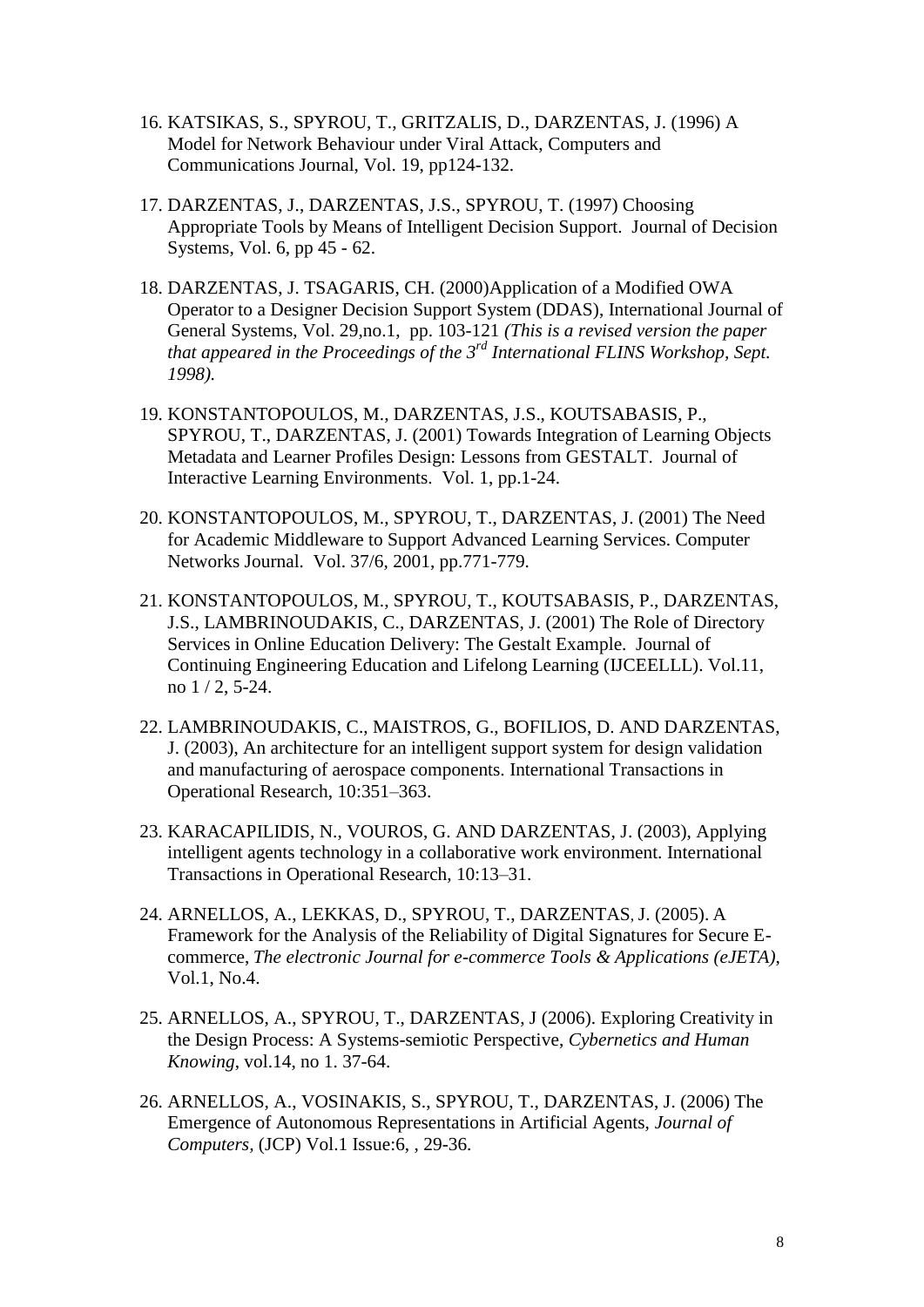- 27. ARNELLOS, A., SPYROU, T., DARZENTAS. J. (2006). Dynamic Interactions in Artificial Environments: Causal and Non-Causal Aspects for the Emergence of Meaning, *Journal of Systemics, Cybernetics and Informatics*, Vol.3, No.1.
- 28. ARNELLOS, A., SPYROU, T., DARZENTAS, J. (2007) Cybernetic Embodiment and the Role of Autonomy in the Design Process, *Kybernetes,* Vol. 36 No. 9/10, pp. 1207 – 1224
- 29. MAVROMMATI, I., DARZENTAS,J. (2007) End User Development in AmI: a user centered design overview of issues and concepts, *eMinds* vol 1, no.3 available at<http://www.eminds.uniovi.es/>
- 30. ARNELLOS, A., SPYROU, T., DARZENTAS, J. (2008). Emergence and Downward Causation in Contemporary Artificial Agents: Implications for their Autonomy and Some Design Guidelines, *[Cybernetics and Human Knowing](http://www.chkjournal.org/)* Vol. 15, No 3-4, pp. 15-41.
- 31. VOSINAKIS, S. KOUTSABASIS, P. STAVRAKIS, M, VIORRES, N. DARZENTAS, J. (2008) Virtual Environments for Collaborative Design: Requirements and Guidelines from a Social Action Perspective *CoDesign: International Journal of CoCreation in Design and the Arts*, Taylor and Francis, Vol. 4 No. 3, pp. 133-150
- 32. ARNELLOS, A., SPYROU, T., DARZENTAS, J. (2008). Meaning needs functional emergence: Shedding novel light into difficult problems, *[Cybernetics](http://www.chkjournal.org/)  [and Human Knowing](http://www.chkjournal.org/)*, Vol. 15, No 3-4, pp. 50-56.
- 33. KOUTSABASIS, P., STAVRAKIS, M., VIORRES, N., DARZENTAS, J.S., SPYROU, T. AND DARZENTAS, J. (2008) A Descriptive Reference Framework for Personalisation of E-business *Electronic Commerce Research*, Vol. 8 , No. 3, pp. 173-192.
- 34. DARZENTAS, J.S., DARZENTAS, J. (2008) Design for All: Socially Responsible Design or just good sense?-The role of education and research in getting the message across. *The Ethicomp Journal,* Vol 3, no 2, available at <http://www.ccsr.cse.dmu.ac.uk/journal/currentissue.html> (last accessed July 2010
- 35. KOUTSABASIS, P. AND DARZENTAS, J. (2009) Methodologies for Agent Systems Development: Underlying Assumptions and Implications for Design *AI & Society*, Vol. 23, No 3, pp. 379-407
- 36. ARNELLOS, A., SPYROU, T., DARZENTAS, J. (2010)Towards the Naturalization of Agency based on an Interactivist Account of Autonomy, *New Ideas in Psychology*, vol. 28, no. 3, pp. 296-311
- 37. KOUTSABASIS, P. STAVRAKIS, M. SPYROU, T. DARZENTAS, J. (2011) Perceived impact of asynchronous e-learning after long-term use: implications for design and development *International Journal of Human-Computer Interaction*, Taylor & Francis. Vol. 27, No. 2, pp 191-203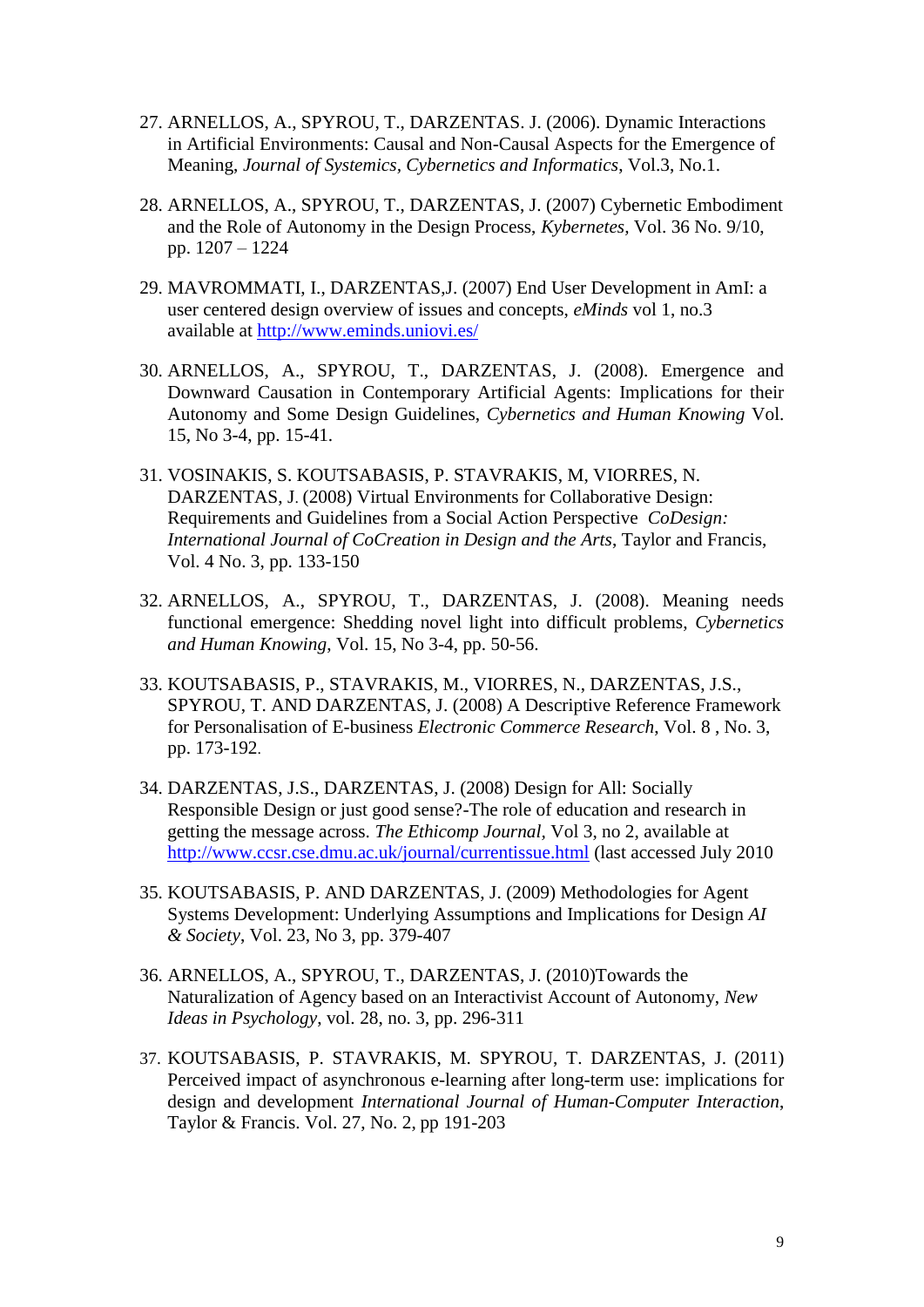- 38. XENAKIS I. ARNELLOS, A. SPYROU, T. DARZENTAS, J. (accepted for publication). Modelling the Aesthetic judgment: An Interactive Semiotic Framework, *Cybernetics and Human Knowing*
- 39. XENAKIS, I. ARNELLOS, A., DARZENTAS, J (accepted for publication) The role of emotions in aesthetic judgement *New Ideas in Psychology*. (Elsevier)
- 40. ARNELLOS, A., EL-HANI C, VOSINAKIS S., QUEIROZ J., DARZENTAS J. (accepted for publication). A Biosemiotic Modeling of Signal Transduction in the B-cells Activation: Implications for Simulation Methods, *Biosemiotics*
- 41. ARNELLOS, A., LEKKAS, D.,ZISSIS, D.,SPYROU, T., DARZENTAS, J. Fair Digital Signing: The Structural Reliability of Signed Documents*. Computers and Security* (accepted for publication).

## 42. **Chapters in Books**

- 1. McDOWELL, M.R.C., DARZENTAS, J., WENNELL, J. (1981) Driver Gap Acceptance as a Measure of Risk. In: *Road Safety Research and Practice*, by H.C. Foot, A.J. Chapman, F.M. Wade (Eds), Praeger, pp. 27-34, 1981.
- 2. DARZENTAS, J. (1987)On Fuzzy Location Models. In: *Optimization Models Using Fuzzy Sets and Possibility Theory*, by J. Kacprzyk, S.A. Orlovski (Eds), pp.328 - 341, Reidel 1987.
- 3. DARZENTAS, J. (1987) Knowledge Modelling in Fuzzy Expert Systems. In: *Uncertainty in Knowledge Based Systems*, by R. Yager, B. Bouchon, pp. 159 - 178 Springer Verlag, 1987.
- 4. DARZENTAS, J. (1989) Modelling Fuzzy Knowledge for Soft OR. In: *Interfaces between Artificial Intelligence and Operations Research in Fuzzy Environment*, by J. L. Verdegay, and M. Delgado, pp. 117 - 126, Verlag TUV Rheinland, 1989.
- 5. DARZENTAS, J. (1992)Artificial Intelligence and Systems for Knowledge Systems in Island Societies, In: *International Systems Science Handbook*, R. R. Delgado, B. H. Banathy, I. Tsivacou, (eds) Aegean Seminar Edition, 1992.
- 6. DARZENTAS, J., DARZENTAS, J.S., SPYROU, T. (1995) An Architecture for Designer Decision Aiding - DDAS. In: *DSS - Galore*, M. Brannback, T. Leino (Eds), Abo Akademi, Turku, (1995), pp. 115 - 132.
- 7. SPYROU, T. DARZENTAS, J. (1995)Artificial Intelligence in Information Systems Security, In: *Information Security*, E. Kiountouzis, N. Alexandris (Eds.), pp.135 - 154, 1995.
- 8. J. DARZENTAS, J.S. DARZENTAS, T. SPYROU (1996)Helping the User to Make Use of the Tools: Transferring Research Results from the Laboratory to the Market by means of Intelligent Decision Support. In Varghese and Pleger, (Eds) *Human Comfort and Security of Information Systems*. Springer Verlag, 1996.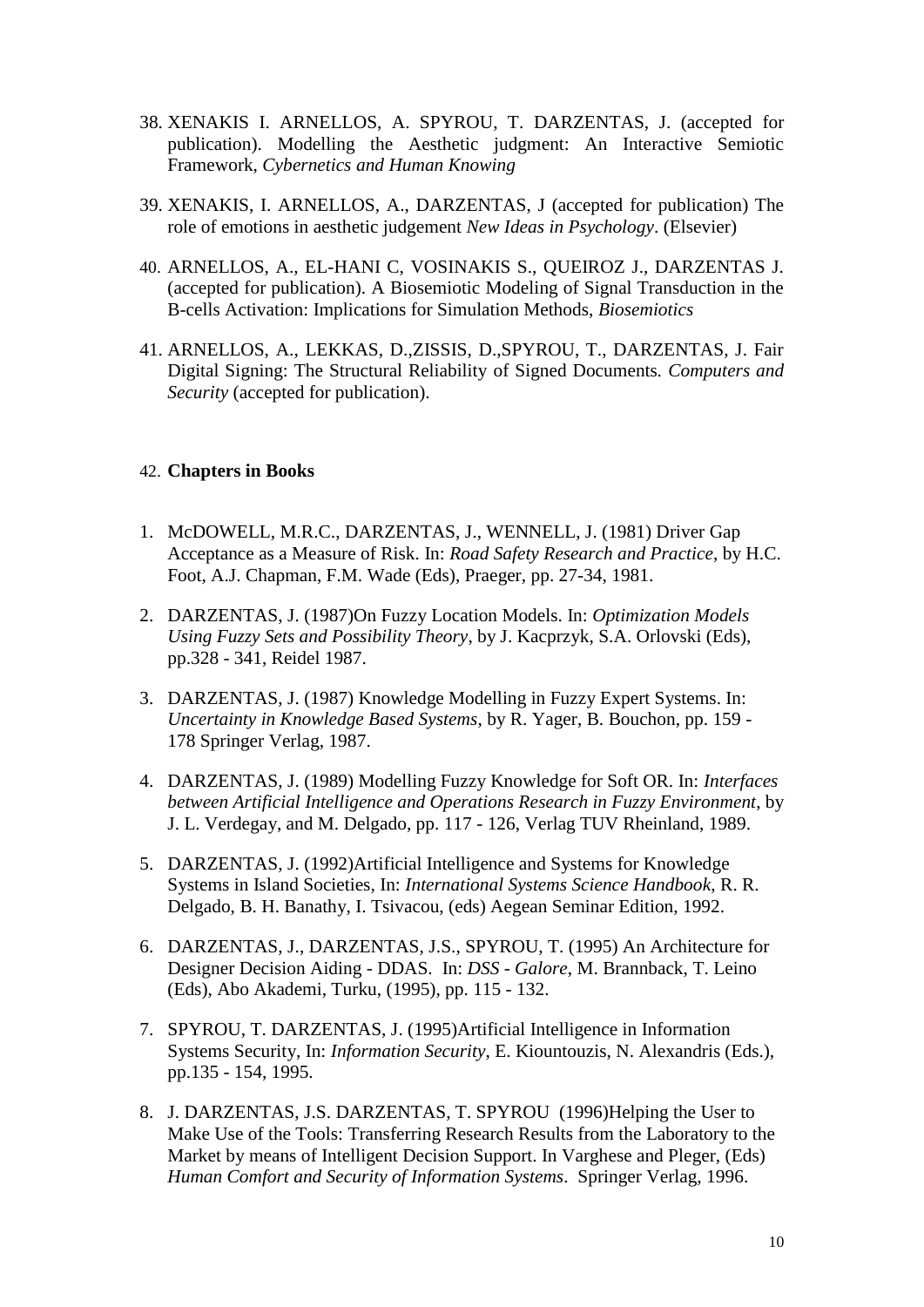- 9. J.DARZENTAS, J.S. DARZENTAS, (2000) Greece: Office Work with VDUs In M. Rauterberg, Krueger, H. (eds) *The EU Directive 90/270 on VDU-Work: IPO Report* Eindhoven The Netherlands, 2000.
- 10. MAVROMATI, E. DARZENTAS, J. (2003) Editorial of Special Session, Design Education in the Time of the Disappearing Computer, in Kameas, A. and Streitz, N. Tales of the Disappearing Computer, Ekdosis Ellinika Grammata,
- 11. BRANDS, M., ARNELLOS, A., SPYROU, T., DARZENTAS, J. (2007). A Biosemiotic Analysis of Serotonin's Complex Functionality, in Guenther Witzany (ed.) *'Biosemiotics in Transdisciplinary Contexts* pp. 125-132, Umweb, Helsinki
- 12. ARNELLOS, A., SPYROU, T., DARZENTAS, J. (2008). Naturalising the Design Process: Autonomy and Interaction as the Core Features, forthcoming in *'Beyond Description: Normativity in Naturalised Philosophy'*, (Eds.) Marcin Milkowski and Konrad Talmont-Kaminski, College Publications

## **Edited books**

- 1. DARZENTAS, J., DARZENTAS, J.S., SPYROU T. (Eds), *Perspectives on DSS*. University of the Aegean Press, 1996.
- 2. DARZENTAS, J., VOUROS, G.A. VOSINAKIS, S. ARNELLOS A. (Eds.) Artificial Intelligence: Theories, Models and Applications. Proceedings of the 5<sup>th</sup> Hellenic Conference on AI, (SETN) Lecture Notes in Computer Science 5138 Springer 2008

#### **Conference Publications**

- 1. DARZENTAS, J. (1983) Gap Acceptance: Myth and Reality. In: Proceedings of the Eighth International Symposium on Transportation and Traffic Flow Theory, by V.F. Hurdle, E. Hauer, G.N. Steuart (Eds), University of Toronto Press, pp. 175-192.
- 2. DARZENTAS, J. (1986) On the Use of Fuzzy Expert Systems in Office Automation. Proc. of the 7th National Conference of the Greek Operational Research Society, pp. 423 - 432.
- 3. DARZENTAS, J. (1987) The Role of Information Technology in Quantitative Methods. Proc. of the 1st Symposium on Quantitative Methods, J. Karkazis (ed), pp.61 - 71.
- 4. DARZENTAS, J., LOUKOPOULOS, N., DARZENTAS, J.S., SPYROU, T. (1991) Task Knowledge Structures in Designing Intelligent Tutoring Systems Architecture. Proceedings of the Third National Conference of the Greek Computer Society, Vol.1, pp. 435 - 448.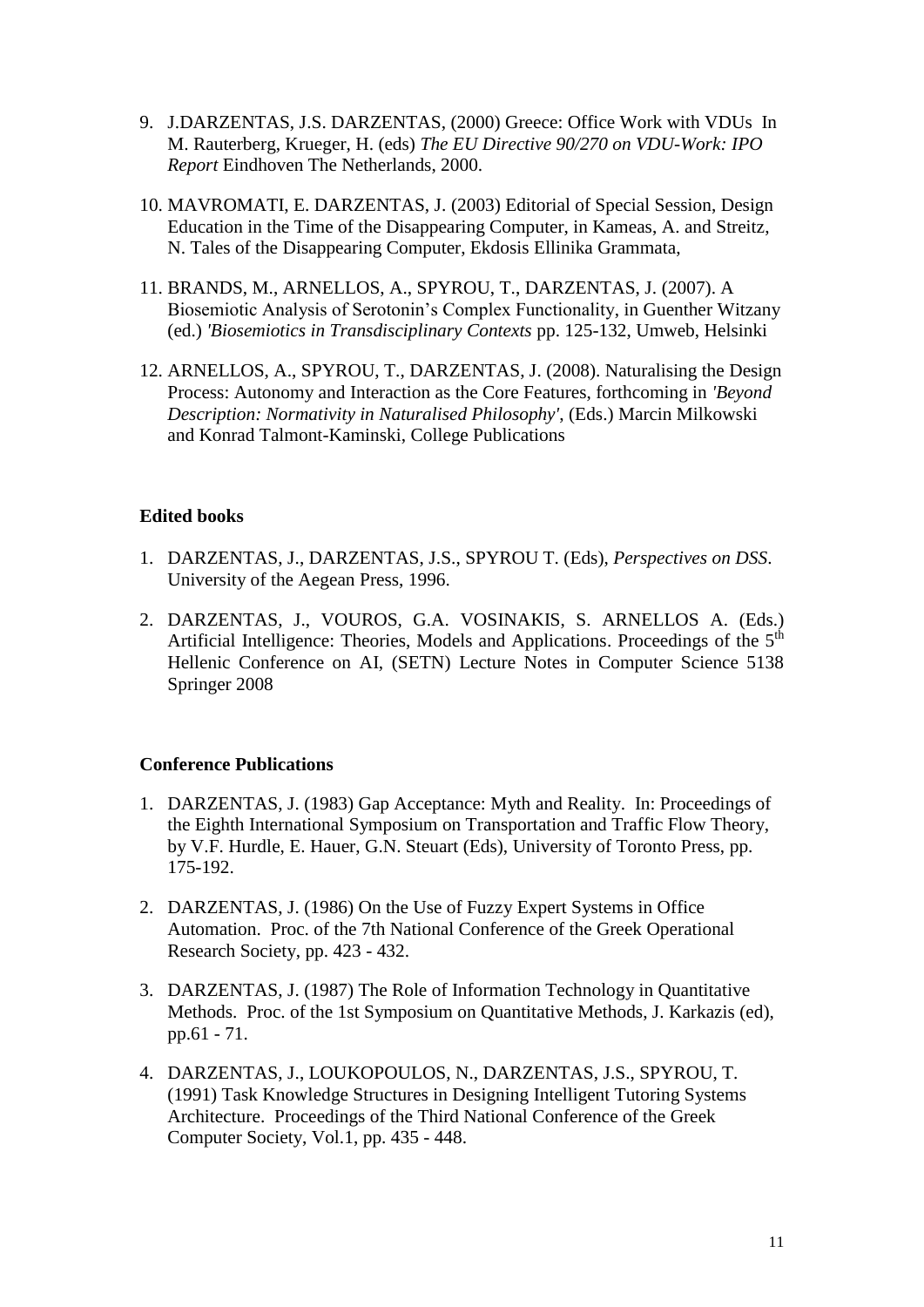- 5. DARZENTAS, J., SPYROU, T. (1991) The Application of Soft Systems Methodology in the Design and Development of Information Systems for Primary Health Care. The Case of Island Ecosystems. Proceedings of the Third National Conference of the Greek Computer Society, vol. 2, pp. 128 - 141.
- 6. DARZENTAS, J. (1992) Fuzzy Reasoning in Task Based Explanation: Explanations for Decisions. Proc. of the International Workshop on Task Based Explanation, J. Darzentas, A. G. Sutcliffe, P. Johnson, G. Ferrari, (eds), June -, pp. 27-32
- 7. DARZENTAS, J. DARZENTAS, J. S., SPYROU, T. (1993) Explanation Provision for Decision Aiding in Intelligent Systems, Proc. of the 4th National Conference of the Greek Computer Society, Vol. 1, pp. 169-186.
- 8. GRITZALIS, D. KATSIKAS, S. DARZENTAS, J. (1994) A High Level Security Policy for Health Care Environments, In: IFIP SEC94, Proceedings of the 10th International Conference on Information Security, The Netherlands. <http://www.iaik.tu-graz.ac.at/TC11/SEC94/index.html>
- 9. SPIRAKIS, P. et. al., DARZENTAS, J. et al., (1994) SECURENET: A Network Oriented Intrusion Prevention and Detection Intelligent System, In: IFIP SEC94, Proceedings of the 10th International Conference on Information Security, The Netherlands.<http://www.iaik.tu-graz.ac.at/TC11/SEC94/index.html>
- 10. DARZENTAS, J. DARZENTAS, J.S. SPYROU, T.(1994) Fuzzy Reasoning and Systems Thinking in a Decision Aid for Designers, In: Proceedings of the Second European Congress on Intelligent Techniques and Soft Computing, ‗EUFIT 94' Aachen, Germany, vol 3, pp. 1609-1618.
- 11. GRITZALIS, D., DARZENTAS, J., KATSIKAS,S. (1994) Risk Management in Hospital Information Systems: Experiences, Tendencies and Prospects. Proceedings of the 3rd Hellenic Conference on Medical Informatics, Thessaloniki.
- 12. SPYROU, T., SUTINEN, E., DOUMA, A., PUTKONEN, H., DARZENTAS J. (1995) Applying SICS: A Technique for Software Modules Communication. Proceedings of the Fifth National Conference of the Greek Computer Society, Vol.1, pp. 165 - 176.
- 13. SPYROU, T., DARZENTAS, J., SFETSOU, K. (1995).Application of Artificial Intelligence Techniques in Network Management Security: An Expert System Application for the Detection of Abnormal Behaviour. Proceedings of the Fifth National Conference of the Greek Computer Society, Vol.1, pp. 187 - 202.
- 14. DARZENTAS, J.S., SPYROU, T., BENAKI, E., DARZENTAS, J. (1995) A Designer's Decision Aiding System. Proceedings of the Fifth National Conference of the Greek Computer Society, Vol.2, pp. 615 - 627, 1995.
- 15. LAOPODIS, V., FERNANDEZ, F., GRITZALIS, D., DARZENTAS, J. (1995) Evaluation of ICT policy option by the public, using the awareness scenario workshops methodology Proc of the 2<sup>nd</sup> European Conference on IT Investment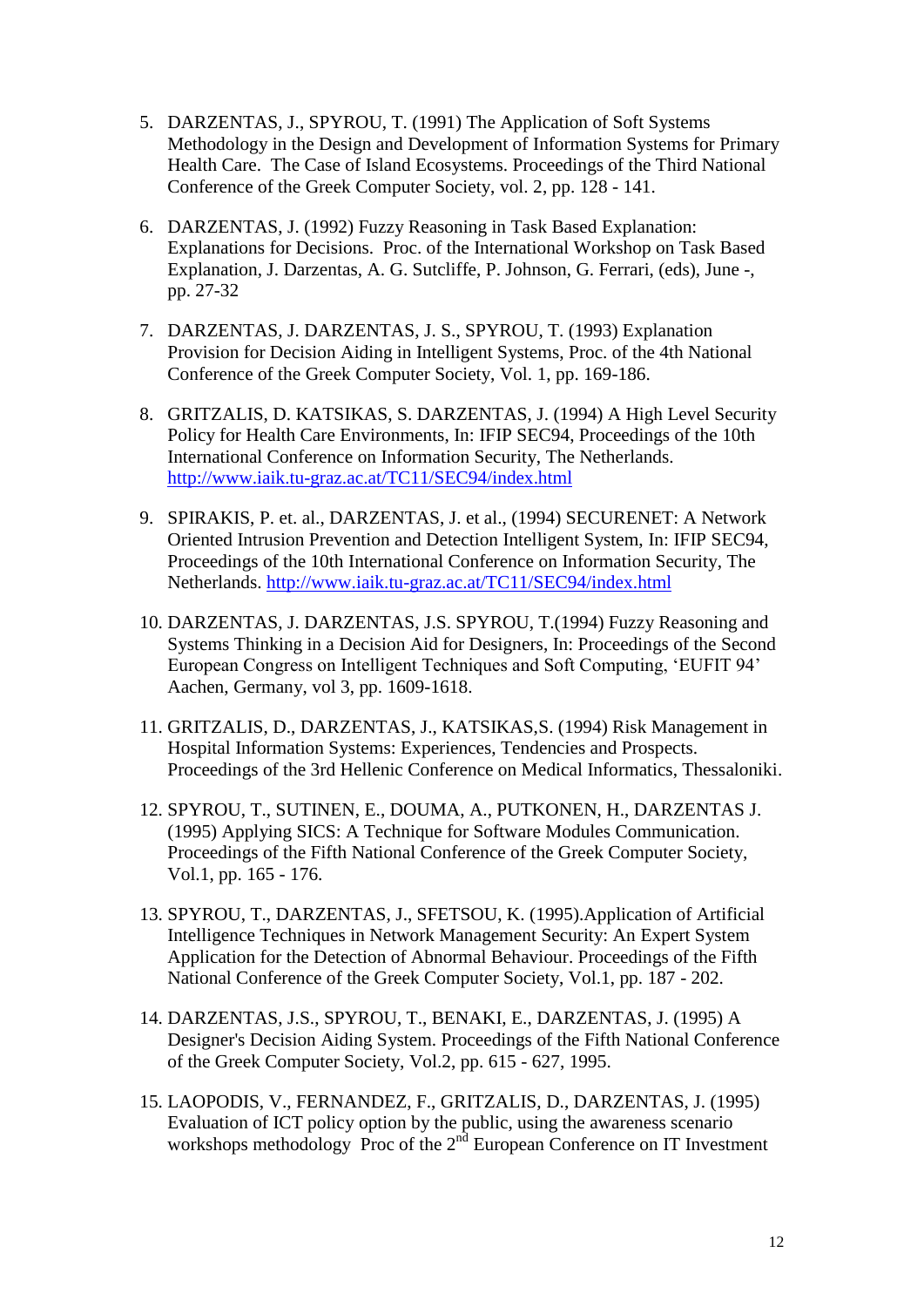Evaluation, A. Brown, D. Remenyi (eds) Operational Research Society, UK, pp.302-311.

- 16. DARZENTAS, J.S., BENAKI, E., SPYROU, T., DARZENTAS, J. (1995) Implementing a Designer's Decision Aiding System (DDAS) Proceedings of the Euro Working Group on Decision Support Systems, Samos May 1995, pp 33-47.
- 17. DARZENTAS, J., SPYROU, T., TSAGARIS, C. (1995) Evaluating Optionrelated Text Descriptions for Decision Aiding, Proceedings of the Euro Working Group on Decision Support Systems, Samos May 1995, pp 27-32.
- 18. SPYROU, T., DARZENTAS, J. (1996) Intention Modelling: Approximating Computer User Intentions for Detection and Prediction of Intrusions. Proceedings of IFIP SEC 1996, pp.319-337.
- 19. DARZENTAS, J., TSAGARIS C. (1997) Fuzzy Operators in Decision Support, Proceedings of the 11<sup>th</sup> National Conference of the Greek Operational Research Society, Vol1, pp.338 – 349.
- 20. KOUTSABASIS, P., DARZENTAS, J.S., SPYROU, T., DARZENTAS, J. (1998) An Interaction Agent in a Brokerage Environment: Methodology, Design and Application, short paper, Proceedings of first ACM SIGART International Workshop on Interaction Agents, held in conjunction with ACM AVI98 (Advanced Visual Interfaces) pp. 58-61, L'Aquilla, Italy, 24 May 1998
- 21. TSAGARIS, C., DOYMA, A., SPYROU, T., DARZENTAS, J. (1998) Simulation of the Aegean Network, Proceedings of the 12th National Conference of the Greek Operational Research Society, 1998, pp.437-453.
- 22. KONSTANTOPOULOS, M., SPYROU, T., DARZENTAS, J. (1998) A Virtual Vocational Training Environment: The Renaissance Experience. Proceedings of the 12th National Conference of the Greek Operational Research Society, pp.571- 587.
- 23. KOUTSABASIS, P., DARZENTAS, J.S, SPYROU, T., DARZENTAS, J. (1998) Intelligent Agents and Information Brokerage, Proceedings of the 12th National Conference of the Greek Operational Research Society, pp.1023-1042.
- 24. DARZENTAS, J., TSAGARIS, C. (1998) Application of a Modified OWA Operator to a Designer Decision Support System (DDAS), Proceedings of the 3rd International FLINS Workshop, Sept. 1998..Fuzzy Logic and Intelligent Technologies for Nuclear Science and Industry, World Scientific Singapore, pp75-82.
- 25. KOUTSABASIS, P., DARZENTAS, J.S., SPYROU, T., DARZENTAS, J. (1999) Facilitating User-System Interaction: the GAIA Interaction Agent. Proceedings of the 32nd Hawaii International Conference on System Sciences (HICSS-32) IEEE. pp. 322, 5-8 January 1999, Maui, Hawaii, IEEE. <http://computer.org/proceedings/hicss/0001/00018/0001toc.htm>
- 26. KOUTSABASIS, P., DARZENTAS, J.S., SPYROU, T., LAMBRINOUDAKIS, C., DARZENTAS, J. (2000) Aiding Designers to Design for All: The IRIS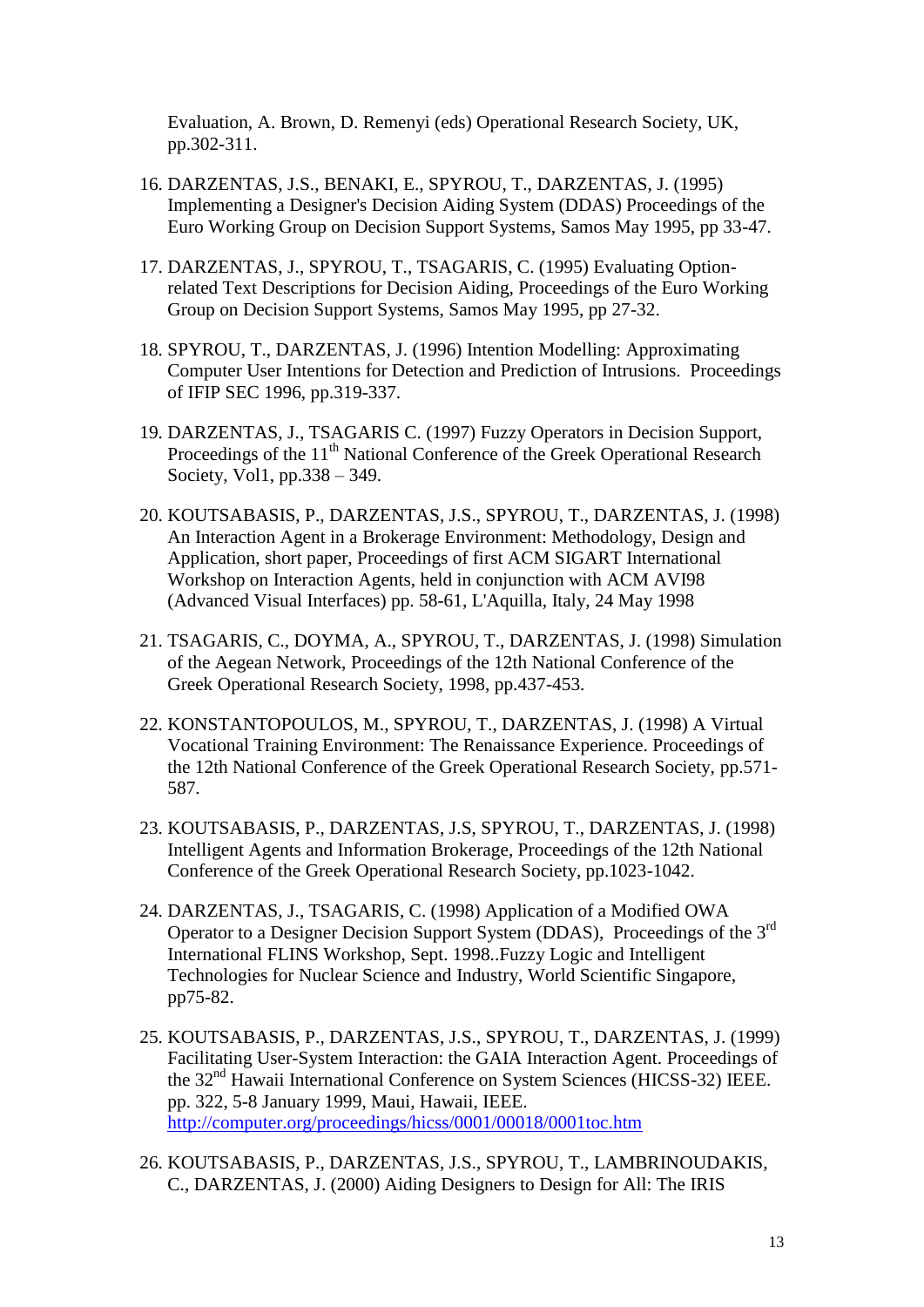Approach, Proceedings of 6th ERCIM workshop,"User interfaces for all" 25-26 October, [CNR-IROE,](http://www.iroe.fi.cnr.it/) Florence, Italy. pp345-347

- 27. KONSTANTOPOULOS, M., SPYROU, T., DARZENTAS, J. (2001) The Deployment of an Academic Middleware to Support Advanced Learning Services, TERENA Networking Conference 2001, Antalya – Turkey 14-17 May. <http://www.terena.nl/tech/projects/middleware/emw2001proceedings.html>
- 28. KOUTSABASIS, P., DARZENTAS, J.S., ABASCAL, J., SPYROU, T., DARZENTAS, J. (2001) Designing Internet-based Systems and Services for All: Problems and Solutions, Proceedings of the 1st International Conference on User Access in Human-Computer Interaction UAHCI 2001, Vol. 3, pp. 31-35, August 5-10, , New Orleans, LA, USA., held under the same organisation with 9th International Conference on Human-Computer Interaction
- 29. KOUTSABASIS, P., DARZENTAS, J. S., SPYROU, T., VELASCO, C. A., GAPPA, H., NORDBROCK, G., DARZENTAS, J. (2001) Enhancing the Applicability and Impact of Recommendations and Tools for Accessibility of Internet Services, presented in INTERACT 2001 (8th IFIP TC 13 conference on Human-Computer Interaction) (Workshop on issues on the application of guidelines to the design of HCI systems for older people and people with disabilities)
- 30. DARZENTAS, J. S., HEWETT, T., SPYROU, T., DARZENTAS, J. (2001) Bringing Human Computer Interaction into a Department of Product and Systems Design. INTERACT2001, Eighth IFIP TC.13 Conference on Human-Computer Interaction, Tokyo, JAPAN July 9-13, 2001.pp 488-495
- 31. THEODOROPOULOS, V., KOUTSABASIS, P., DARZENTAS, J.S., SPYROU, T., DARZENTAS, J. (2001) Designing a Postgraduate Curriculum in Information Systems: A Greek case. Ninth Annual European Conference on Information Systems (ECIS 2001), June 27-29, 2001.pp1070-1080
- 32. KOUTSABASIS, P., DARZENTAS, J. S.,SPYROU, T., VELASCO,C.A, MOHAMAD, Y., DARZENTAS, J. (2001)Towards an Environment that supports Internet Design for All in Proceedings of 1<sup>st</sup> Panhellenic Conference on Human-Computer Interaction, 2001, Patras, Greece, pp. 281-286M.
- 33. KONSTANTOPOULOS, DARZENTAS, J.S, SPYROU, T., DARZENTAS, J. (2002) Information Provision to Individual and User Profiles Proceedings of the International Network Conference 2002, INC 2002, Plymouth, UK. on CD
- 34. VELASCO, C.A, MOHAMAD, Y., GAPPA, H., NORDBROCK, G., PIEPER, M., DARZENTAS, J., DARZENTAS J.S., KOUTSABASIS, P., SPYROU, T. (2002) IRIS: Towards a design environment that supports Internet for All International Conference on Assistive Technology 2002 (ICAT 2002), pp. 1-7.
- 35. SPYROU, T., DARZENTAS J.S., KOUTSABASIS, P., PAPADOPOULOS, C., HANDS,J., DARZENTAS, J. (2002) Application and Evaluation of Standard– Based, Web-Brokerage Services: Addressing Industrial Designers Needs for Technical Data, in Proceedings of 30<sup>th</sup> International Conference on Computers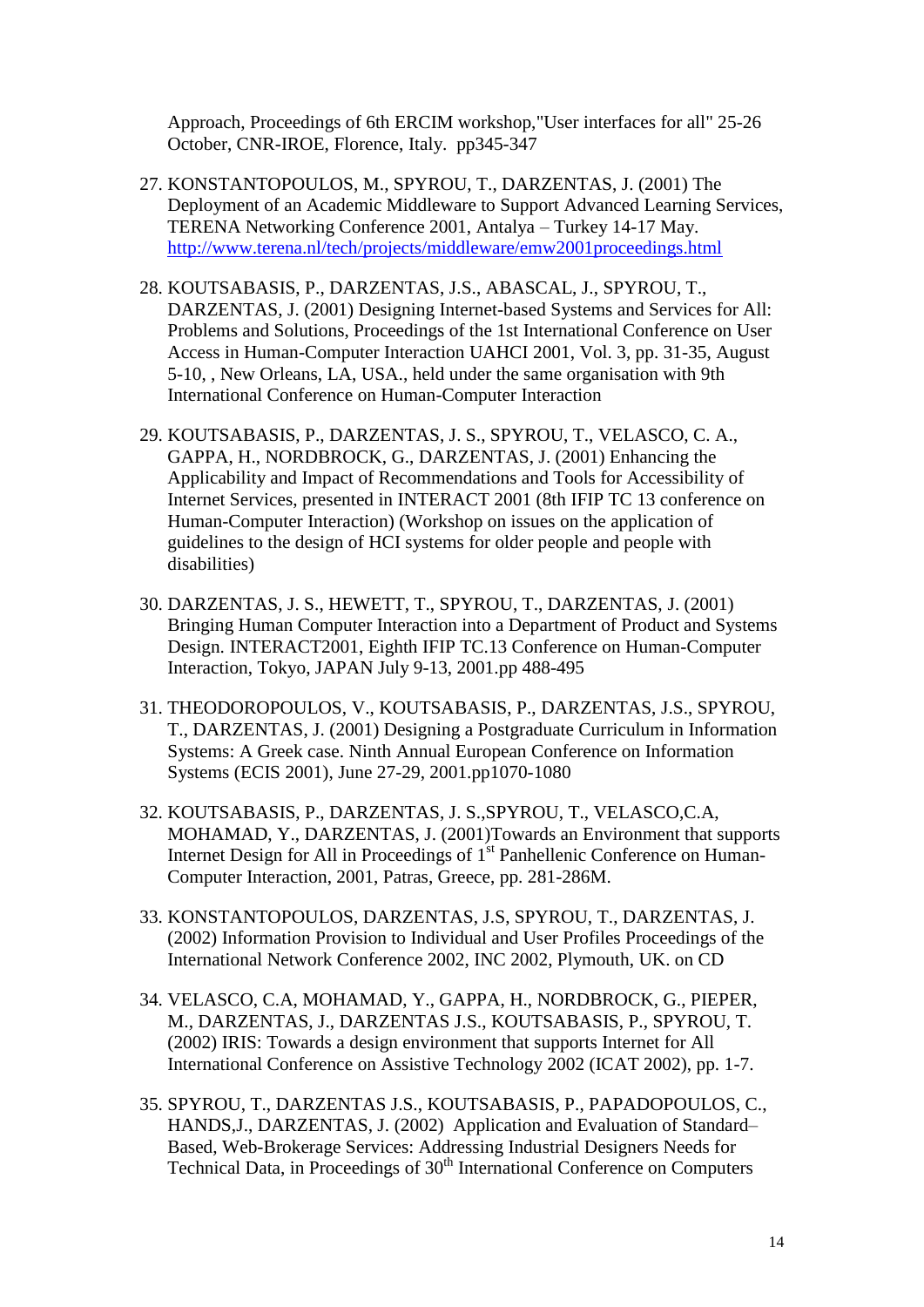and Industrial Engineering June28th-July2nd, 2002, Tinos Island, Greece, pp.857- 862

- 36. SPYROU T, VLACHOGIANNIS E, ARNELLOS A, DARZENTAS J. (2003) Towards a framework for creating design support environments for adaptive systems, in the Proceedings of the HCI International, Crete, Greece, in Jacko, J. Stephanidis C.(Eds), Human Computer Interaction: Theory and Practice pp153- 157.
- 37. VIORRES N., ARNELLOS A., KOUTSAMBASIS P., DARZENTAS J.S., SPYROU T., CARLOS V., MOHAMAD Y., DARZENTAS J. (2003) An approach for personalisation and content adaptation for accessible Internet Services based on user and device profiles in the Proceedings of the HCI International, Crete, Greece, in Jacko, J. Stephanidis C.(Eds), Human Computer Interaction: Theory and Practice, pp637-641.
- 38. STAVRAKIS M., SPYROU T., DARZENTAS J. (2003) Synthesising Creativity: Systems to support interactive human creative processes for aesthetic product design, in Proceeding of the HCI International, pp243-247.
- 39. DARZENTAS J.S., DARZENTAS J. (2003) Design for All Knowledge and Key Knowledge and Skill Sets for Information and Communication Products, Services and Systems in Proceedings of the HCI International, pp. 53-57
- 40. NOMIKOS S., DARZENTAS J.S., POLITIS A.E., SPYROU T., DARZENTAS J. (2003) To print or not to print (digitally)? Innovative digital printing characteristics and their degree of penetration in print media markets, in Proceedings of International Conference on Cross Media Delivery (CMSD 2003) Santorini, May, pp.49-60.
- 41. [ARNELLOS,](http://www.syros.aegean.gr/users/arar/) A., [SPYROU,](http://www.syros.aegean.gr/users/tsp/) T., DARZENTAS, J (2003). Towards a Framework that Models the Emergence of Meaning Structures in Purposeful Communication Environments. In Wilby, J. Allen, K.A. (Eds) *The 47th Annual Conf. of the Int. Society for the Systems Sciences (ISSS)* 3(103).
- 42. DARZENTAS, J.S. AND DARZENTAS, J. (2003)Teaching Design for All in Critical Motivations and New Dimensions, in *Proceedings of 2nd Educational Design Conference, ICSID (International Council of Societies of Industrial Design*) pp.69-73.
- 43. DARZENTAS, J. et al. (2003). IRIS: An Open Environment that Supports Inclusive Design of Internet Applications. - In M. Rauterberg et al (Eds). *International Conference on Human-Computer Interaction, INTERACT*, 749-752, Zurich
- 44. ARNELLOS ARGYRIS, SPYROU THOMAS , DARZENTAS JOHN, (2004). Analysis of the design of a framework supporting meaning processes in living and artificial systems *The 48th Annual Conf. of the Int. Society for the Systems Sciences (ISSS),* Monterey, CA, USA.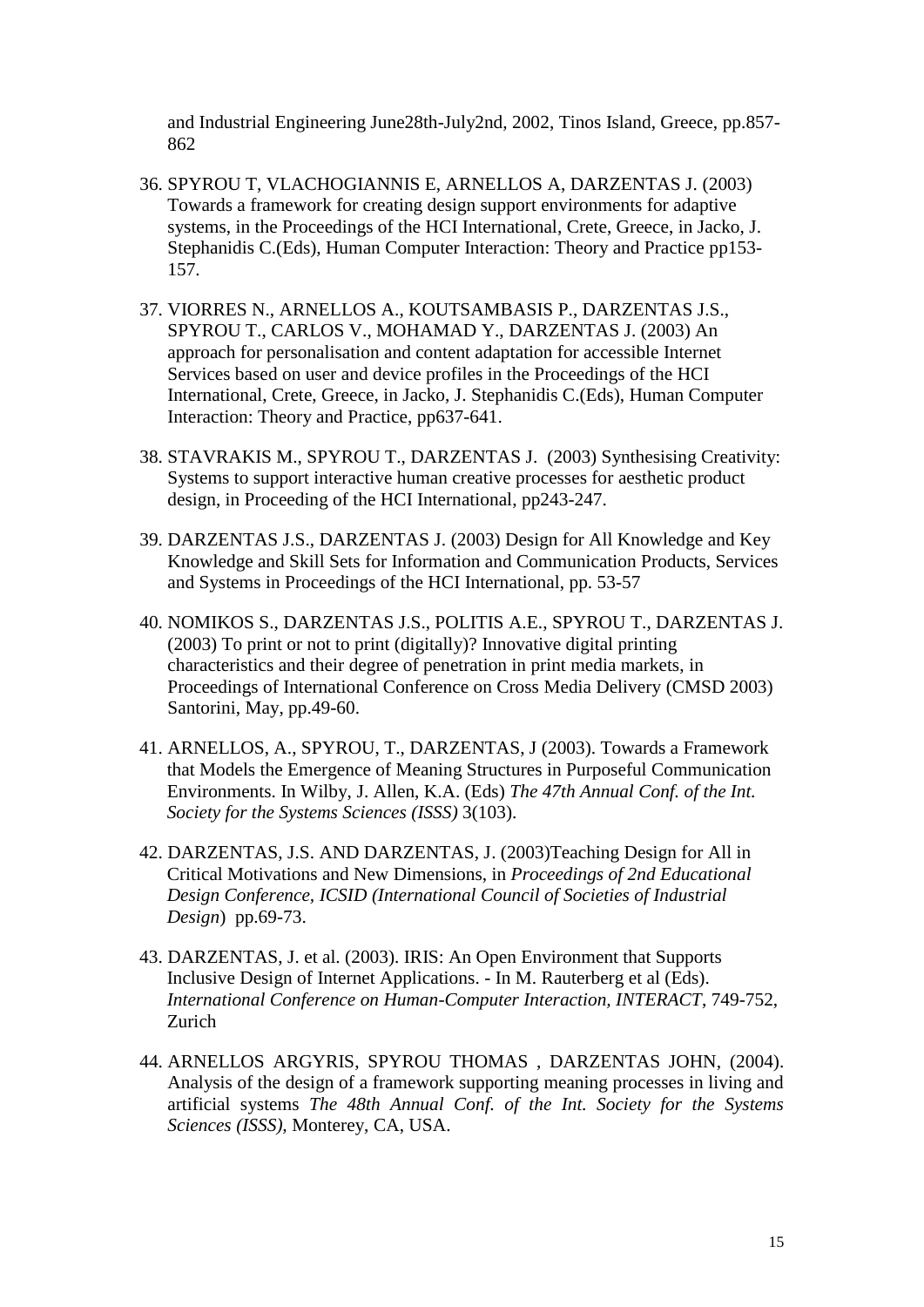- 45. DARZENTAS, J.S. AND DARZENTAS J: (2004) ‗Design for All': Socially Responsible Design or just good sense?In Bynum, T.W., Pouloudi, N., Rogerson, S., Spyrou, T. (Eds): *Challenges for the Citizen of the Information Society, Proceedings of the 7th International Conference Ethicomp*, pp 237-249, 2004. (later published in Ethicomp Journal 2008)
- 46. [ARNELLOS,](http://www.syros.aegean.gr/users/arar/) A., [SPYROU,](http://www.syros.aegean.gr/users/tsp/) T., DARZENTAS, J (2004). Extending Artificial Agency to Incorporate Ethics-oriented Social Interaction. *The Seventh ETHICOMP International Conference on the Social and Ethical Impacts of Information and Communication Technologies*, 2004, Syros, Greece pp. 51-65
- 47. [ARNELLOS,](http://www.syros.aegean.gr/users/arar/) A., [SPYROU,](http://www.syros.aegean.gr/users/tsp/) T., DARZENTAS, J (2004). Dynamic Interactions in Artificial Environments: Causal and Non-Causal Aspects for the Emergence of Meaning. - *The 8th World MultiConference in Systemics, Cybernetics and Informatics*, 2004, Orlando, FL, USA – best paper award.
- 48. [D. LEKKAS,](http://www.syros.aegean.gr/users/lekkas) D., [ARNELLOS,](http://www.syros.aegean.gr/users/arar/) A., [SPYROU,](http://www.syros.aegean.gr/users/tsp/) T., DARZENTAS, J. (2005) [Pervasive Digital Signatures: Syntactic robustness and simplicity of signed](http://www.syros.aegean.gr/users/lekkas/pubs/c/2005SECPERU.htm)  [documents,](http://www.syros.aegean.gr/users/lekkas/pubs/c/2005SECPERU.htm) In *Proceedings of the IEEE SecPerU'05, Security, Privacy and Trust in Pervasive and Ubiquitous Computing*, Santorini, Greece, pp.21-28.
- 49. [ARNELLOS,](http://www.syros.aegean.gr/users/arar/) A., [SPYROU,](http://www.syros.aegean.gr/users/tsp/) T., DARZENTAS, J. (2005). A Framework Supporting Creativity in the Design Process: A Systems-theoretic Perspective, Ιn *the 6th International Conference of the European Academy of Design (EAD06)*, March 29-31 2005, University of the Arts, Bremen, Germany.
- 50. [VLACHOGIANNIS E.,](http://www.syros.aegean.gr/users/evlach/default.php) DARZENTAS, J.S., ARNELLOS, A. [SPYROU T.,](http://www/syros.aegean.gr/users/tsp/) DARZENTAS J. (2005). The accessibility of web applications: the case of portals and portlets - *HCI International*, Universal Access in HCI: Exploring New Dimensions of Diversity (Volume 8, Proceedings of the 3rd International Conference on Universal Access in Human–Computer Interaction, 22—27 July 2005, Las Vegas, Nevada). New Jersey: Lawrence Erlbaum Associates.
- 51. ARNELLOS, A., SPYROU T., DARZENTAS J. (2005) The Emergence of Interactive Meaning Processes in Autonomous Systems, In: *Proceedings of FIS 2005: Third International Conference on the Foundations of Information Science.* Paris, July 4-7, 2005.
- 52. NOMIKOS, S. KOUTSABASIS, P. DARZENTAS J.S. SPYROU T. DARZENTAS, J. (2006) Towards a Conceptual Framework for the Design of Smart Packaging Services in Print and Cross-Media: the Role of Decision Support Systems, The International Conference Printing Technology, St Petersburg, Russia, 2006
- 53. ARNELLOS, A., VOSINAKIS, S., SPYROU, T, DARZENTAS, J: (2006). Towards Representational Autonomy of Agents in Artificial Environments, *SETN06, Lectures Notes in Artificial Intelligence, (LNAI)*, pp. 474-477 Springer-Verlag
- 54. MAVROMMATI I. DARZENTAS J. (2006) *An overview of AmI from a User Centered Design Perspective* Proceedings of the 2nd IET International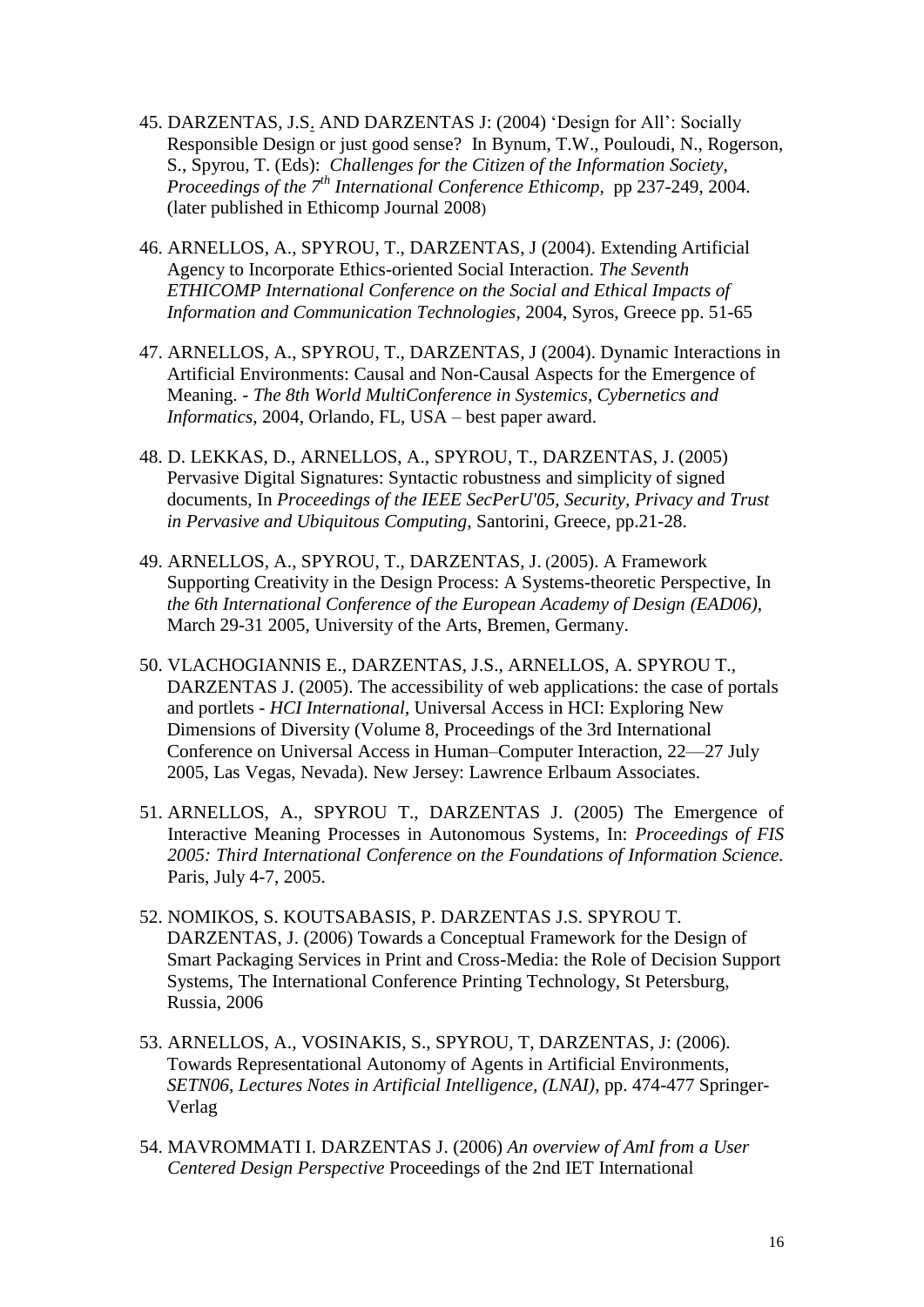Conference on Intelligent Environments (IE06), 5-6 July 2006,Athens, Greece. Published by IET pp.81-88

- 55. ARNELLOS, A., BRANDS, M., SPYROU, T., DARZENTAS J. (2006). A Biosemiotic Analysis of Serotonin's Complex Functionality, in *the 6th International Biosemiotics*, Salzburg, Austria
- 56. KOUTSABASIS, P. SPYROU, T. AND DARZENTAS, J. (2007) Evaluating Usability Evaluation Methods: Criteria, Method and a Case study Lecture Notes in Computer Science, Vol. 4550, pp 569-578 Springer, Proceedings of the 12th International Conference on Human-Computer Interaction, Beijing, China, 2007.
- 57. STAVRAKIS, M. VIORRES, N. KOUTSABASIS, P. DARZENTAS, J. (2007) A Theoretical Framework of Co-Purposing in Systems Design Lecture Notes in Computer Science, Vol. 4558, pp176-184Springer, Proceedings of the 12th International Conference on Human-Computer Interaction, Beijing, China
- 58. VIORRES, N., PAPADOPOULOS, X., STAVRAKIS, M., VLACHOGIANNIS, E., KOUTSABASIS, P., DARZENTAS, J. (2007) Major HCI Challenges for Open Source Software Adoption and Development Lecture Notes in Computer Science, Vol. 4564, pp 455-464 Springer, Proceedings of the 12th International Conference on Human-Computer Interaction, Beijing, China
- 59. MAVROMMATI I. DARZENTAS J (2007) End User Tools for Ambient Intelligence Environments: an overview. in proceedings of  $12^{TH}$  HCI International Beijing, China pp 864-872 Human-Computer Interaction-Interaction Platforms and Techniques, Lecture Notes in Computer Science, Springer,
- 60. KOUTSABASIS, P. SPYROU, T. DARZENTAS, J.S. AND DARZENTAS, J. (2007) On the Performance of Novice Evaluators in Usability Evaluations, 11th Panhellenic Conference on Informatics (PCI 2007) Patras, Greece, 18-20 May.
- 61. VOSINAKIS, S., KOUTSABASIS, P., STAVRAKIS, M., VIORRES, N., DARZENTAS, J. (2007) Supporting Conceptual Design in Collaborative Virtual Environments, 11th Panhellenic Conference on Informatics (PCI 2007) at Patras, Greece, 18-20 of May 2007.
- 62. STAVRAKIS, M., CHNARAKIS, N., GAVOGIANNIS, A., SPYROU, T., & DARZENTAS, J. (2007). A multi-methodological view for the collaborative design of virtual environments. Presented at the 4th Intuition International Conference and Workshop, Athens
- 63. VIORRES, N., XENOFON, P., STAVRAKIS, M., VLACHOGIANNIS, E., KOUTSABASIS, P., & DARZENTAS J. (2007). Major HCI Challenges for Open Source Software Adoption and Development. In *Lecture Notes in Computer Science*, Online Communities and Social Computing (Vol. 4558, pp. 455-464). Springer
- 64. STAVRAKIS, M., VIORRES, N., KOUTSABASIS, P., & DARZENTAS, J. (2007). A Theoretical Framework of Co-purposing in Systems Design. In *Lecture*